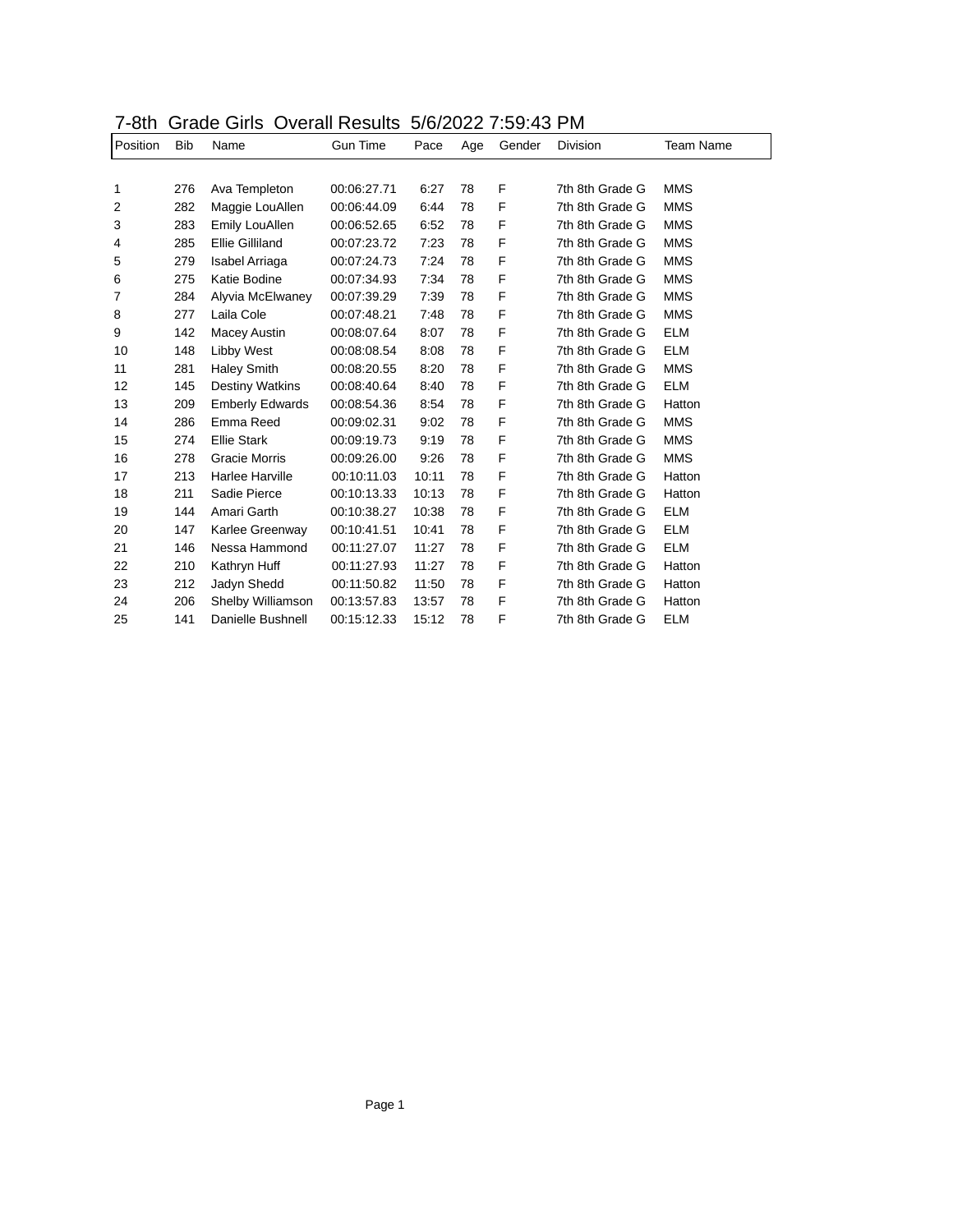## 7-8th Grade Girls Overall Results 5/6/2022 7:59:48 PM

| Position Bib |  | Name | Gun Time |  |  | Pace Age Gender | Division | Team Name |
|--------------|--|------|----------|--|--|-----------------|----------|-----------|
|--------------|--|------|----------|--|--|-----------------|----------|-----------|